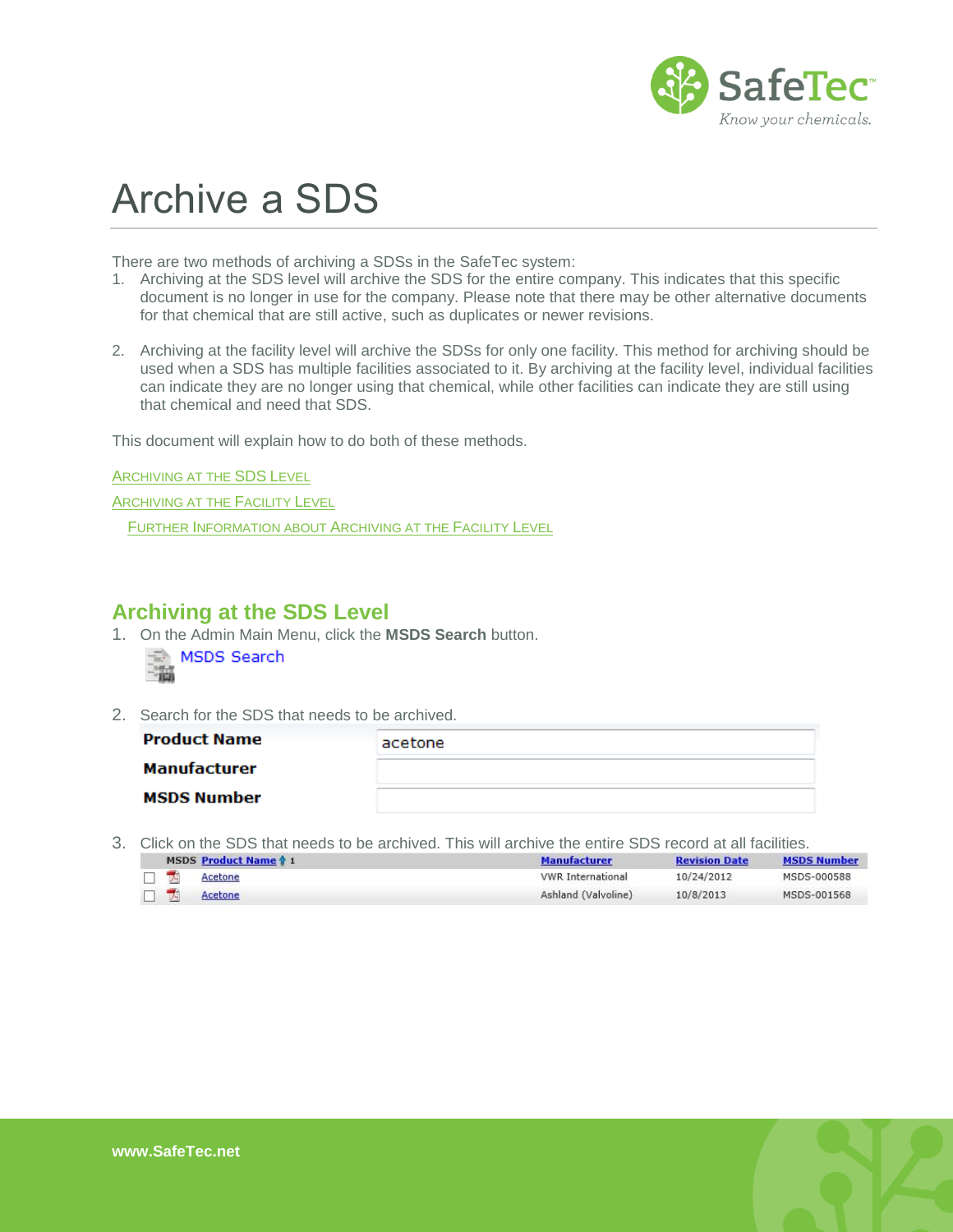

4. Click the *Active / Archived Status* drop down menu and change it to *Archived*.

| <b>Product Name</b>               | Acetone                  |   |
|-----------------------------------|--------------------------|---|
| <b>Manufacturer</b>               | <b>VWR International</b> |   |
| <b>Revision Date</b>              | 10/24/2012               |   |
| <b>MSDS Number</b>                | MSDS-000588              |   |
| <b>Common Names</b>               |                          |   |
| <b>Active / Archived Status *</b> | Active                   | ◡ |

5. Click **Save** to update the SDS record.

## <span id="page-1-0"></span>**Archiving at the Facility Level**

1. On the Admin Main Menu, click the **MSDS Search** button.

|  | MSDS Search |
|--|-------------|
|  |             |

2. Search for the SDS that needs to be archived.

| <b>Product Name</b> | acetone |
|---------------------|---------|
| Manufacturer        |         |
| <b>MSDS Number</b>  |         |

3. Click on the SDS that needs to be archived.

|              | MSDS Product Name 1 | <b>Manufacturer</b>      | <b>Revision Date</b> | <b>MSDS Number</b> |
|--------------|---------------------|--------------------------|----------------------|--------------------|
| <b>TABLE</b> | Acetone             | <b>VWR</b> International | 10/24/2012           | MSDS-000588        |
|              | Acetone             | Ashland (Valvoline)      | 10/8/2013            | MSDS-001568        |

4. In the SDS Facilities section, click **Edit**.

| <b>MSDS Facilities</b> |                                      |                       |                 |                      |  |  |  |
|------------------------|--------------------------------------|-----------------------|-----------------|----------------------|--|--|--|
|                        | 图 Export to Excel<br>$\sqrt{3}$ Edit |                       |                 |                      |  |  |  |
| <b>Facility</b>        | <b>Sub Location 1</b>                | <b>Sub Location 2</b> | <b>Archived</b> | <b>Approval Type</b> |  |  |  |
| Facility A             |                                      |                       |                 |                      |  |  |  |
| Facility A             | Room 1                               |                       |                 |                      |  |  |  |
| Facility B             | Room 2                               | Storage Shelf         |                 |                      |  |  |  |
| Facility D             |                                      |                       |                 |                      |  |  |  |

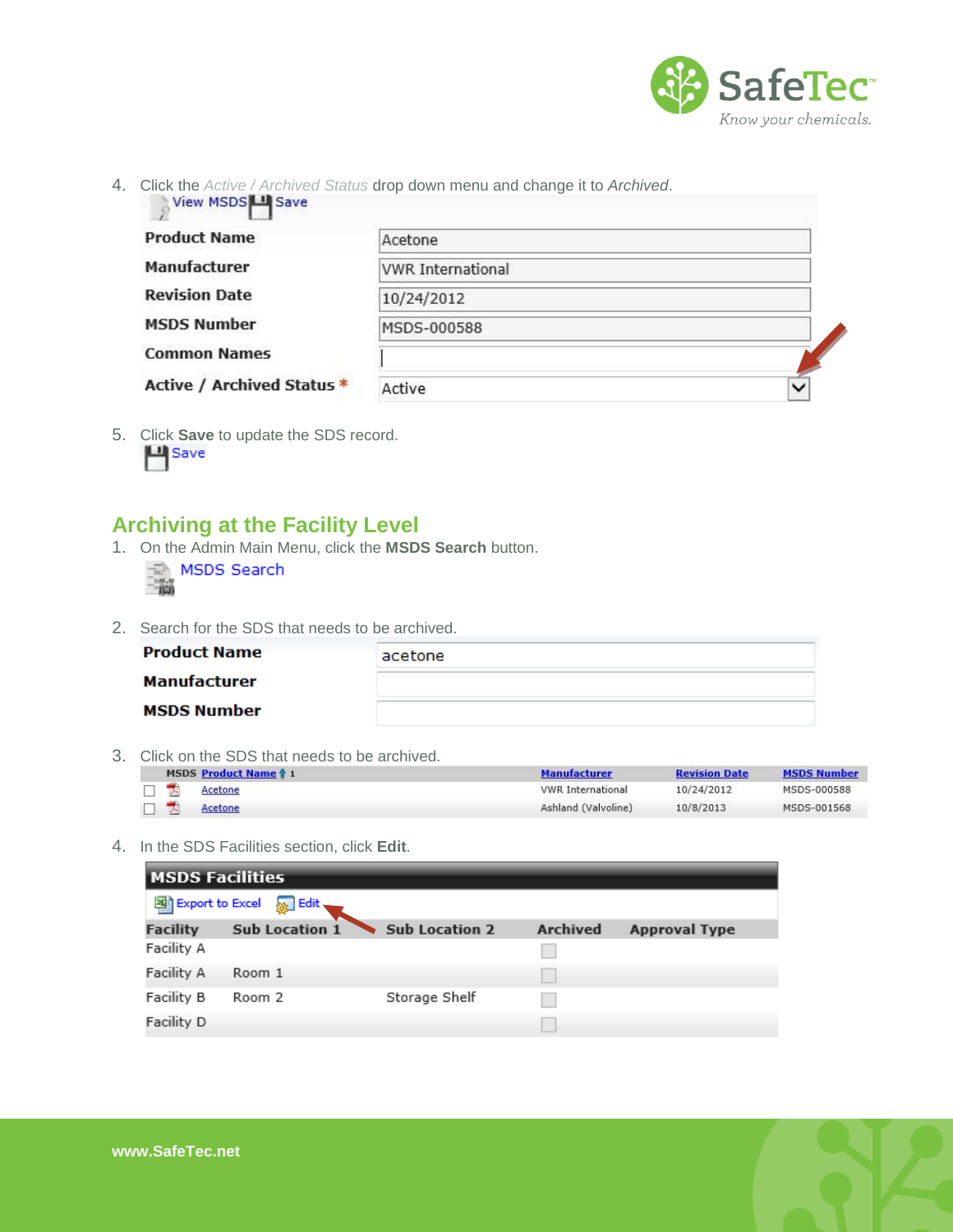

5. Click the **Edit** link next to the facility that needs to be archived.

| <b>Acetone</b>                   |                       |                       |                      |                 |  |  |  |
|----------------------------------|-----------------------|-----------------------|----------------------|-----------------|--|--|--|
|                                  | Add New Go Back       |                       |                      |                 |  |  |  |
| 图 Export to Excel                |                       |                       |                      |                 |  |  |  |
| <b>Edit Facility Name</b>        | <b>Sub Location 1</b> | <b>Sub Location 2</b> | <b>Approval Type</b> | <b>Archived</b> |  |  |  |
| <b>Edit</b><br>Facility A        |                       |                       |                      |                 |  |  |  |
| Facility A<br><u>Edit</u>        | Room 1                |                       |                      |                 |  |  |  |
| <b>Facility B</b><br><b>Edit</b> | Room 2                | Storage Shelf         |                      |                 |  |  |  |
| Facility D<br><b>Edit</b>        |                       |                       |                      |                 |  |  |  |

6. Click the *Active / Archived Status* drop down menu and change it to *Archived*.

| <b>Basic Information</b>        |              |
|---------------------------------|--------------|
| <b>Facility</b>                 |              |
| Facility A                      |              |
| <b>Sub Location 1</b>           |              |
| Room 1                          |              |
| <b>Sub Location 2</b>           |              |
|                                 |              |
| <b>Approval Type</b>            |              |
|                                 | $\check{ }$  |
| <b>Active / Archived Status</b> |              |
| Active                          | $\checkmark$ |

- 7. Click **Save** to update the SDS record. **凹** Save
- 8. On the MSDS detail page, the SDS will now be archived at that facility.

| <b>MSDS Facilities</b>         |                       |                       |                 |                      |  |  |
|--------------------------------|-----------------------|-----------------------|-----------------|----------------------|--|--|
| Export to Excel <b>So</b> Edit |                       |                       |                 |                      |  |  |
| <b>Facility</b>                | <b>Sub Location 1</b> | <b>Sub Location 2</b> | <b>Archived</b> | <b>Approval Type</b> |  |  |
| Facility A                     |                       |                       |                 |                      |  |  |
| Facility B                     | Room 2                | Storage Shelf         |                 |                      |  |  |
| Facility D                     |                       |                       |                 |                      |  |  |
| Facility A                     | Room 1                |                       | $\checkmark$    |                      |  |  |

<span id="page-2-0"></span>